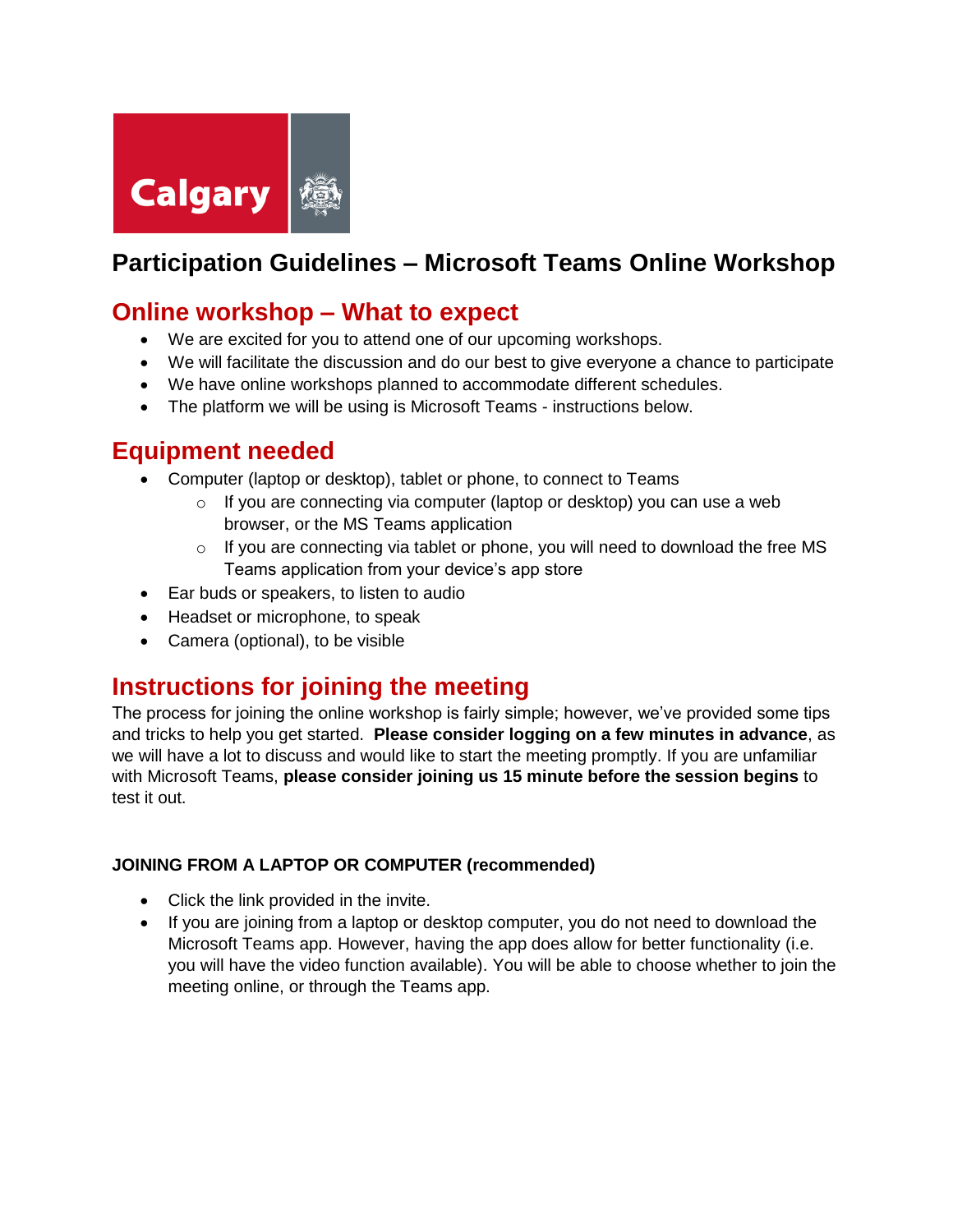

• If you are joining from the web, you will be prompted to choose your audio and video settings for the meeting and to enter your name before joining.

| Choose your audio and video settings for<br><b>Meeting now</b>  |  |
|-----------------------------------------------------------------|--|
|                                                                 |  |
|                                                                 |  |
| Join now<br>Enter name                                          |  |
| $\bigcup_{i=1}^n$ $\bigcirc$ Devices<br>$\blacksquare$          |  |
|                                                                 |  |
| <b>Other join options</b>                                       |  |
| <<br>Audio off<br>& Phone audio                                 |  |
| For a better experience sign in or download the desktop version |  |

• The widget for Devices, will give you a menu where you can select your speaker, microphone and camera source.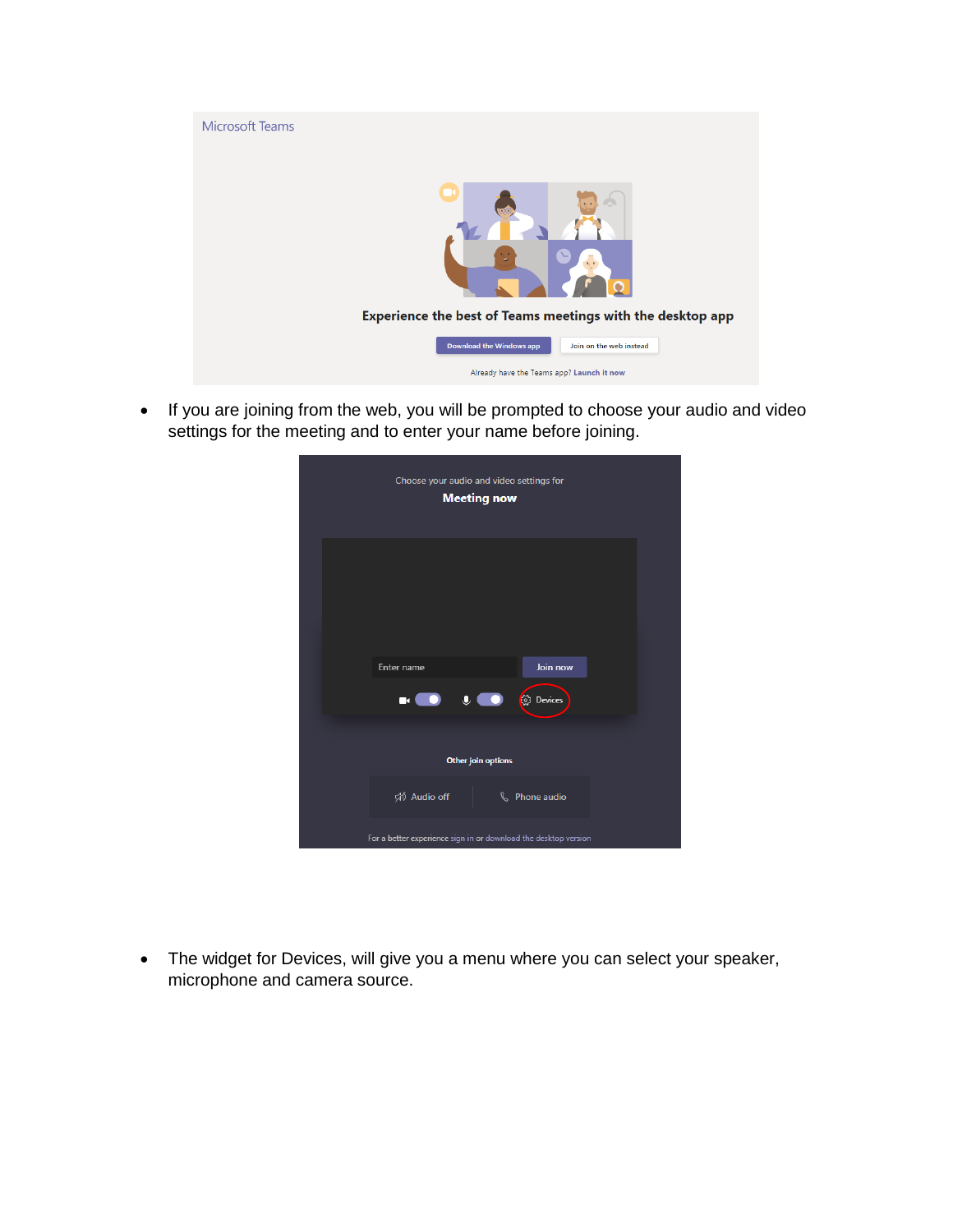| <b>Device settings</b>               |  |
|--------------------------------------|--|
| <b>Audio and Video</b>               |  |
| Speaker                              |  |
| 1 - V246HL (AMD High Definition Au   |  |
| Microphone                           |  |
| Headset Mic (Realtek High Definition |  |
| Camera                               |  |
| HP Truevision HD (0bda:5776)         |  |
| <b>App Settings</b>                  |  |
| Theme                                |  |
| Default                              |  |
| Open language settings               |  |

• If you would like to join audio by phone, select phone audio.

|              | Other join options |
|--------------|--------------------|
| Số Audio off | ß.<br>Phone audio  |

 You will receive a pop-up where you can enter your phone number and Teams will call you, or you can select Dial-in manually, and you can call the number provided in the invite; you will be prompted to enter the Conference ID number, this is a unique number provided in the invite you would have received. **But please remember to mute your phone when not speaking**.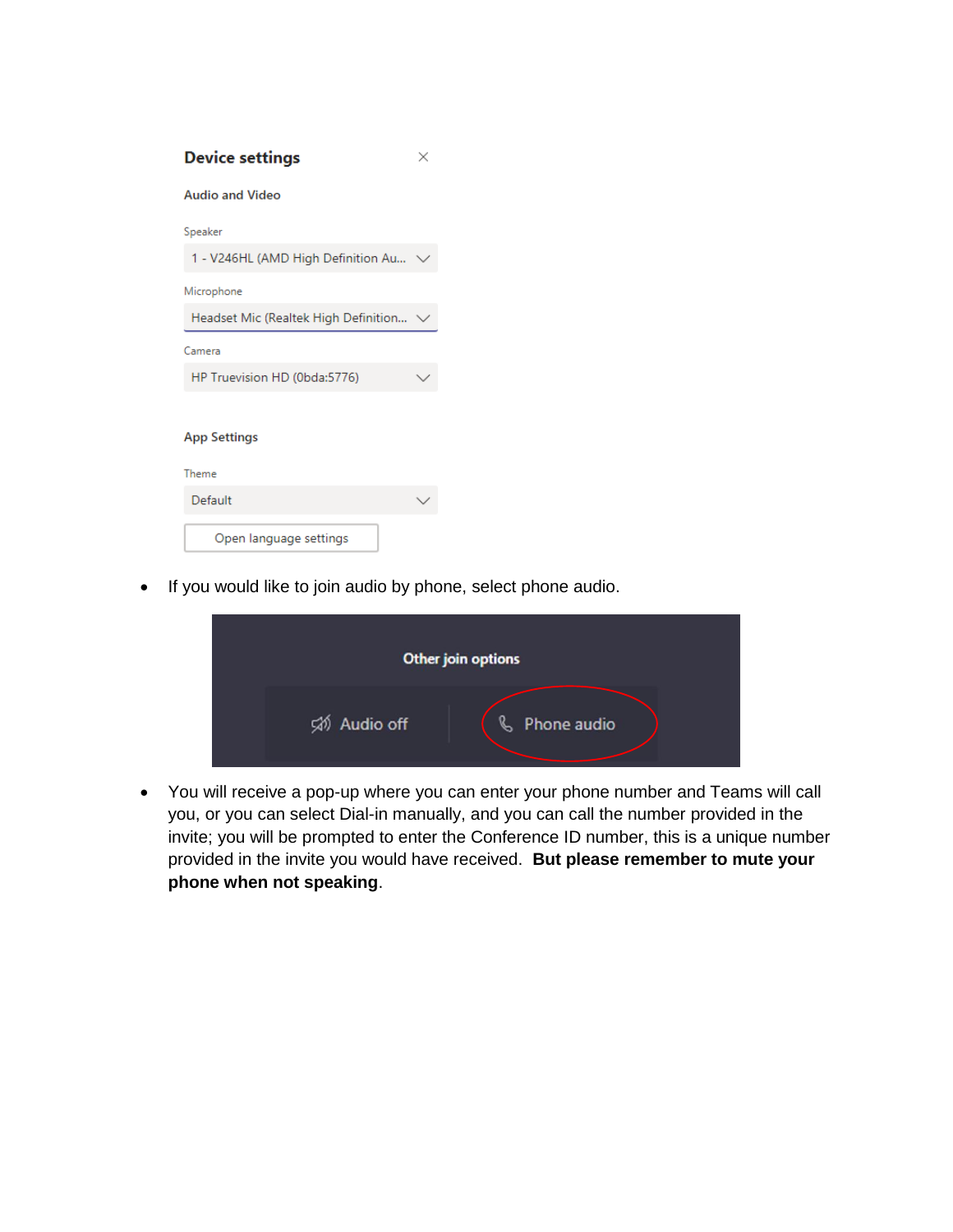

- Once you join the meeting, you will have to wait in the "lobby" for a few seconds until the facilitator lets you in.
- Once you have joined the meeting from your web browser, your screen should look like this (below) – although depending on your computers capability joining via a web browser may not give you video



#### **JOINING FROM A MOBILE DEVICE (smart phone or tablet)**

- Click the link provided in the invite.
- If you are joining from a mobile device, you will need to download the Microsoft Teams app from the Apple App Store, Google Play, or wherever you get your apps. This is a free download. You will be prompted to download it after clicking the event link.
	- o Consider installing the app in advance so that you don't miss any of the session.
	- o Note that for Apple Devices, you must have iOS 11 or greater installed on your device to use Teams.
- Once downloaded, you will be able to join the meeting as a Guest. This does not require a Microsoft Teams account, so you don't need to worry about setting one up.
- Sometimes, you will get an error message similar to the one shown below when following the link to the Live Q&A. Simply click OK, and then proceed to your app store to download Microsoft Teams.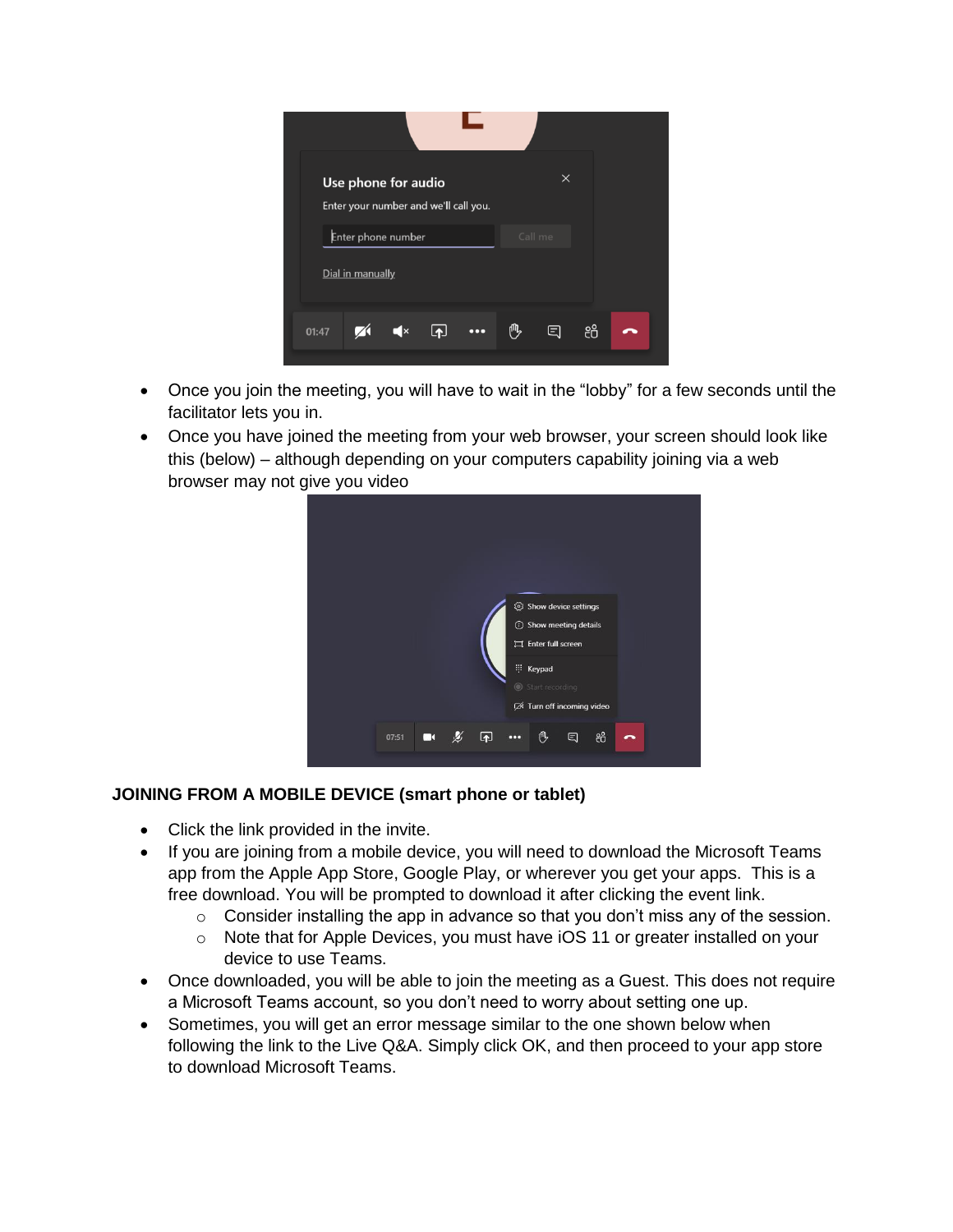

 To join anonymously from the Teams app on your mobile device, click the "Join as a guest" button. The app will require you to enter a name when joining. This is a username and can be whatever you choose. Please ensure your username does not contain inappropriate language.

|                  | Type your name, then select<br>Join meeting. |
|------------------|----------------------------------------------|
| Join as a quest  | Anonymous                                    |
| Sign in and join | Join meeting                                 |

• Once you have joined the meeting from a mobile device, your screen on your mobile should look like this (below)

| 0D         | Put me on hold          |
|------------|-------------------------|
|            | [个] Share               |
| (III)      | Raise my hand           |
| <b>III</b> | Dialpad                 |
|            | Turn off incoming video |

## **Meeting etiquette**

- Before preparing yourself for the meeting, ensure you set yourself up in a space that is free from distraction and other noises that could interfere with your participation.
- When you enter the meeting, ensure your microphone is muted.